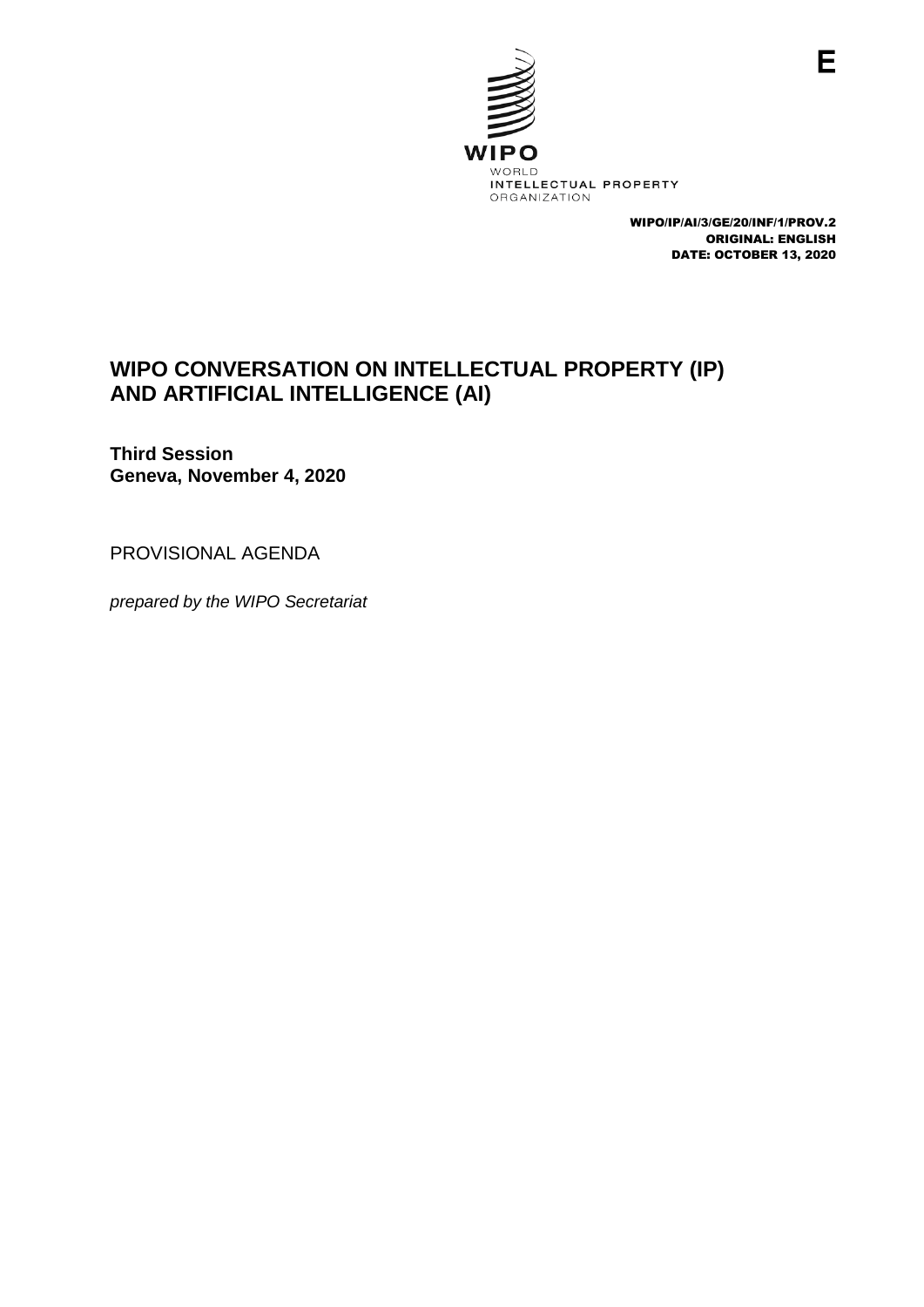## Wednesday, November 4, 2020

| $10.00 - 10.15$  | Opening                                                                                                                                                                     |
|------------------|-----------------------------------------------------------------------------------------------------------------------------------------------------------------------------|
|                  | Mr. Daren Tang, Director General, World Intellectual Property<br>Organization (WIPO)                                                                                        |
| $10.15 - 10.30$  | <b>Introductory remarks</b>                                                                                                                                                 |
|                  | H.E. Mr. François Rivasseau, Ambassador, Permanent Representative,<br>Permanent Mission of France to the United Nations and other<br>International Organizations in Geneva  |
| $10.30 - 10.45$  | <b>Keynote</b>                                                                                                                                                              |
|                  | The Honorable Ms. Amanda Solloway MP, Parliamentary Under<br>Secretary of State, Minister for Science, Research and Innovation,<br>Government of the United Kingdom, London |
|                  |                                                                                                                                                                             |
| <b>Session 1</b> |                                                                                                                                                                             |
|                  | <b>Issue 1: Definitions</b>                                                                                                                                                 |
| $10.45 - 11.00$  | <b>Introduction to Session 1</b>                                                                                                                                            |
|                  | Mr. Jean-Marc Deltorn, Senior Researcher at Center for International<br>Intellectual Property Studies, University of Strasbourg, Strasbourg                                 |
| $11.00 - 12.05$  | <b>Session 1 Interventions</b>                                                                                                                                              |
| <b>Session 2</b> |                                                                                                                                                                             |
|                  | <b>Issue 13: Trademarks</b>                                                                                                                                                 |
| $12.05 - 12.20$  | <b>Introduction to Session 2</b>                                                                                                                                            |
|                  | Ms. Tiki Dare, President-Elect International Trademark Association (INTA),<br>and Assistant General Counsel, Oracle, Burlington, United States of America                   |
| $12.20 - 13.00$  | <b>Session 2 Interventions</b>                                                                                                                                              |
| $13.00 - 14.00$  | <b>Lunch Break</b>                                                                                                                                                          |